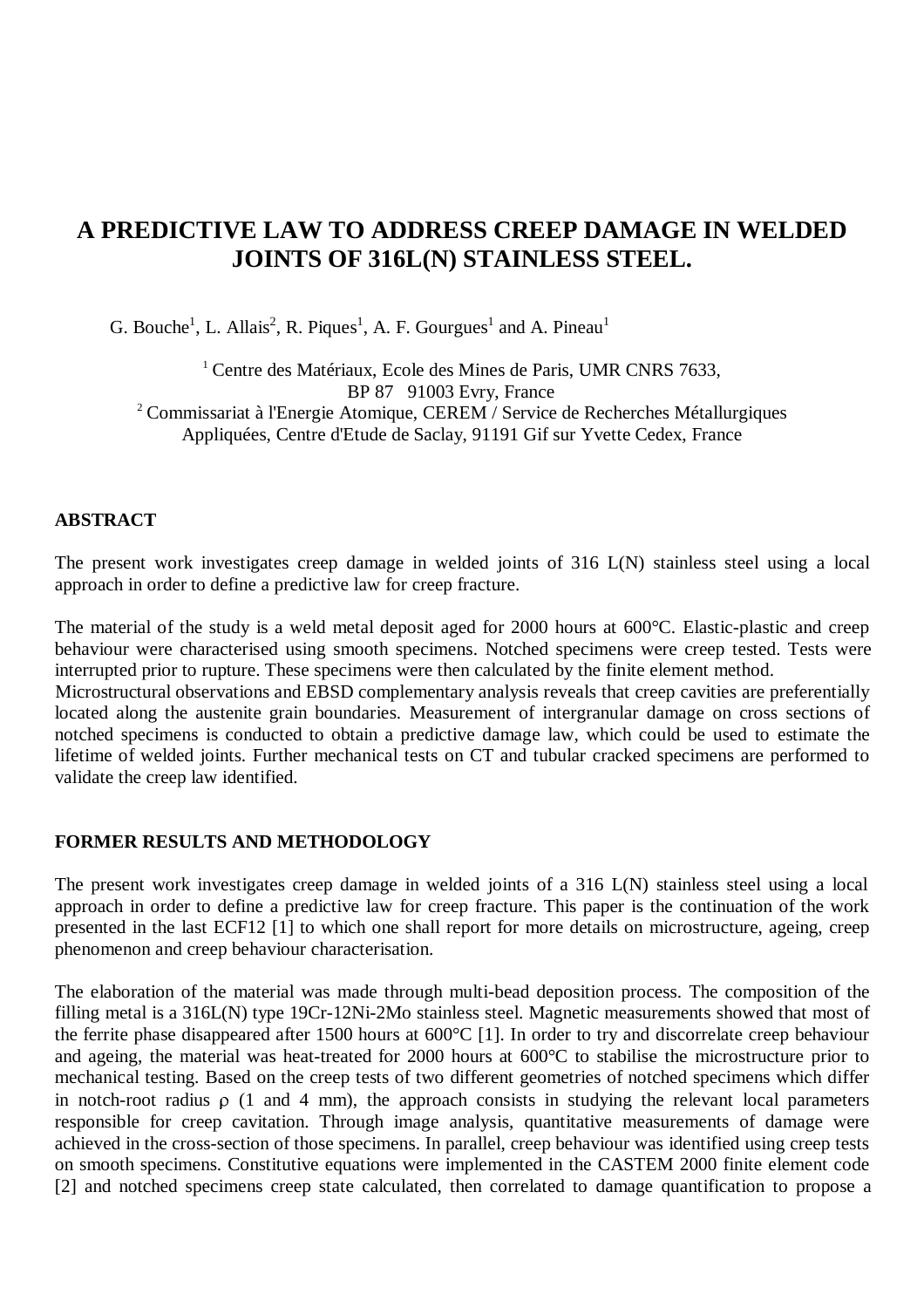phenomenological law to predict damage occurrence. Based on critical value of creep damage *Dc*, an attempt is made to show how a crack initiates under mode I and mode II creep loading conditions.

# **ANALYSIS OF AGEING, BEHAVIOUR AND DAMAGE**

#### *Microstructural ageing*

Similar studies of weld metal existed in the literature but conclusion was clear that precipitation process varied with the composition, even for minor elements [3,4]. Hence TEM samples were observed of material aged for 2000 hours and 10000 hours at 600°C. With the present composition and welding parameters [1], ageing process takes place in the ferrite which tends to disappear to the benefit of chromium carbides and  $\sigma$ phase formation as shown in figure 1. Laves phases have also been identified, as well as secondary austenite. Chromium carbides of small size precipitate as well in the few  $\gamma$ - $\gamma$  boundaries deprived of ferrite. Similar results for the characterisation of a weld metal can be found in detail in [5]. As far as the mechanical behaviour analysis is concerned, ageing and creep are intimately combined, even after a 2000 hours 600°C heat treatment as discussed later.

#### *Constitutive equations*

The first set of coefficients identified and reported in [1] failed in reproducing well the behaviour of notched specimens. A new identification was performed and the following coefficients were obtained with  $\varepsilon$  in % and  $\sigma$  in MPa:

| The first set of coefficients identified and reported in [1] raned in reproducing went the bell<br>specimens. A new identification was performed and the following coefficients were obta<br>and $\sigma$ in MPa: |                                                                                                                             |  |
|-------------------------------------------------------------------------------------------------------------------------------------------------------------------------------------------------------------------|-----------------------------------------------------------------------------------------------------------------------------|--|
| primary creep: $\varepsilon = C_1 \sigma^{n_1} t^{C_2}$                                                                                                                                                           | $n_1 = 3.63$ ; C <sub>1</sub> =0.1999 10 <sup>-9</sup> (MPa <sup>-n<sub>1S</sub>-C<sub>2</sub>); C<sub>2</sub>=0.3144</sup> |  |
| secondary creep: $\epsilon = C\sigma^n$                                                                                                                                                                           | $n=11.47$ ; C=0.413 $10^{-29}$ (MPa <sup>-n</sup> s <sup>-1</sup> )                                                         |  |

Tertiary creep stage was not modelled. Comparison between experiment and model for the notched specimens are to be based on a same strain basis. The new values for the parameters given here make no change to the results obtained on figure 3 of (1) relative to the distribution of maximum principal stress in the notched section of the axisymmetrical specimens. Stress is maximum at the centre of the 4-mm notch radius specimens when it tends to be closer to the notch tip for the 1-mm radius specimens. Damage could not be observed in the material at the end of the secondary creep stage. Some tests were interrupted after the onset of the tertiary stage in order to study creep damage micro-mechanisms.

#### *Creep damage. Qualitative analysis*

Creep cavitation in the weld metal is intergranular, as in the base metal [6]. Figure 2 presents a SEM photograph showing the formation of a real alignment of cavities of sub-microscopic size along a  $\gamma$ - $\gamma$  grain boundary. Electron Back Scatter Diffraction (EBSD) analysis was used to characterise those boundaries from a crystallographic point of view. The light micrograph of figure 3a) shows the cross section of a crept notched specimen. The microstructural features have been revealed with oxalic acid, showing indiscriminately in dark grey colour ferrite, precipitates, grain boundaries and cavities. It has to be noticed that damage tends to be located at the centre of the notched part of the 4-mm notch radius specimens whereas it can be seen closer to the notch tip for the 1 mm notch radius ones.

Orientations of the austenite grains of this area were obtained using the EBSD automatic mapping technique (figure 3b). Each colour corresponds to a specific orientation. It is clear from this experiment that cavities, sometimes large enough here to be called micro-cracks, are located along the  $\gamma-\gamma$  grain boundaries. Furthermore, measurements of misorientation angles between grains on each side of the boundary [reported table 1] prove that damage is located at high angle boundaries.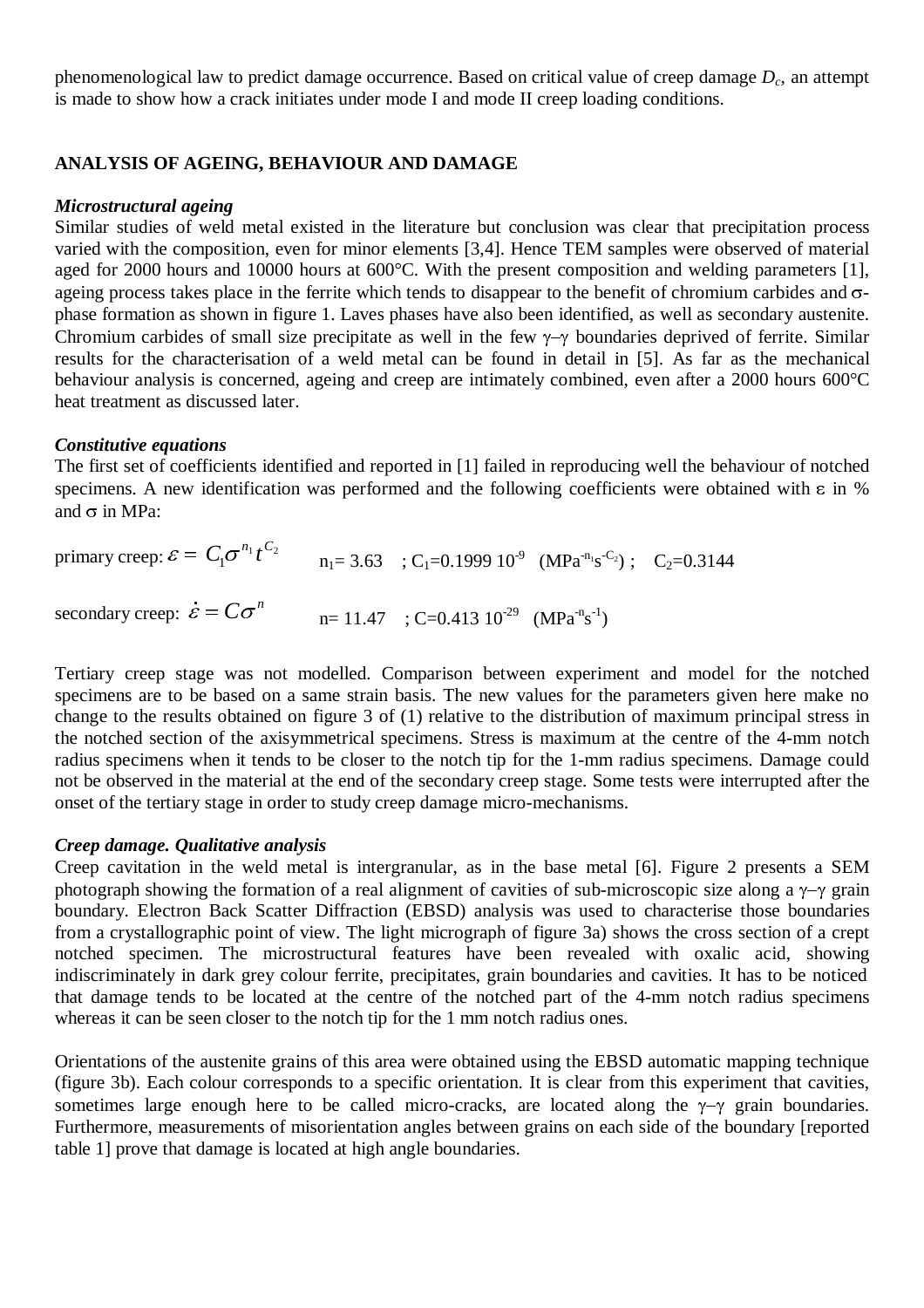## **DAMAGE LAW IDENTIFICATION**

Piques [6] defined for the base metal an incremental damage law having the following expression (where  $\Sigma$ is the maximum principal stress and  $\varepsilon_{eq}$   $_{cr}$  the equivalent creep strain):

$$
dD = A \cdot \Sigma >^{\alpha} \varepsilon_{eq\_cr}^{\beta} \cdot d\varepsilon_{eq\_cr}
$$

It has been experimentally observed that damage in the weld metal was intergranular, as in the base metal, though microstructure and ageing are very different. The same approach was successfully applied by Chabaud [7] on simulated heat affected zone.

The parameters A,  $\alpha$  and  $\beta$  were identified for the weld metal. Eight specimens (table 2) were used to identify the parameters. Those notched specimens were tested under various loads for creep tests interrupted at various stages. A good database was necessary, as it appears that, due to the heterogeneity of the microstructure, among the eight specimens the results obtained for two did not match the general trends. Technically, to identify the law, A,  $\alpha$  and  $\beta$  coefficients were optimised to minimise the value of the difference between damage calculated using the law and measured damage, this being done on all the analysed area at the same time [8]. The result is: and p coefficients were<br>
using the law and measu<br>
sult is:<br>
= 4.10<sup>-14</sup>. <  $\Sigma > 6 \varepsilon_{eq-cr}^{-0.8}$ . de

$$
dD = 4.10^{-14} \cdot <\Sigma>^{6} \varepsilon_{eq\_cr}^{-0.8} \cdot d\varepsilon_{eq\_cr}
$$

The value of damage D is not here normalised to the total length of grain boundary, as did Chabaud [7] in order to get *D* in %, since grain boundaries are difficult to reveal metallographically on the weld metal. Given the results obtained on notched specimen for the value of *D*, a critical value *D<sub>c</sub>* of about one hundred was defined for damage value beyond which a crack is ready to propagate. The exponent of 6 for  $\Sigma$ , large in comparison with the value of 2 identified for the base metal [6], is characteristic of a creep brittle material.

As the law was identified using creep-tensile tests, it appeared necessary to validate this law for other loading conditions and in particular in the case of multi-axial loading conditions.

#### **VALIDATION AND DISCUSSION**

Validation took place in two steps, the first in testing the critical value  $D<sub>c</sub>$  using CT specimens, the second through an original mode II experiment on a notched tubular specimen.

#### *CT creep tests*

Three CT specimens were creep tested under various tensile loads at 600°C. the potential drop technique allowed to follow the initiation and propagation of the crack. For the lowest imposed load, the crack never began to propagate, while for higher loads, crack propagation started quickly. Calculations were performed of those tests in order to estimate the damage state at a characteristic distance of 300 µm from the crack tip using the damage law identified. Figure 4 shows a qualitatively good agreement between experiments and calculation, though another result would be of great value for an applied load a little higher than the lowest one in order to determine the threshold *Dc* more precisely.

#### *Mode II tests*

Tubular notched specimens were designed to evaluate the creep damage law on base metal. Details on this experiment have been given in [9]. The objective here is to test the damage law identified in mode I, under a different loading condition. Arrows on figure 5 schematically show the torque  $\tau$  applied on the specimen. The creep test was conducted at 600°C under  $\tau = 62$  N.m and interrupted after 3500 hours. Metallographic work showed the propagation of a short crack from each tip of the notch. The local stress and strain fields at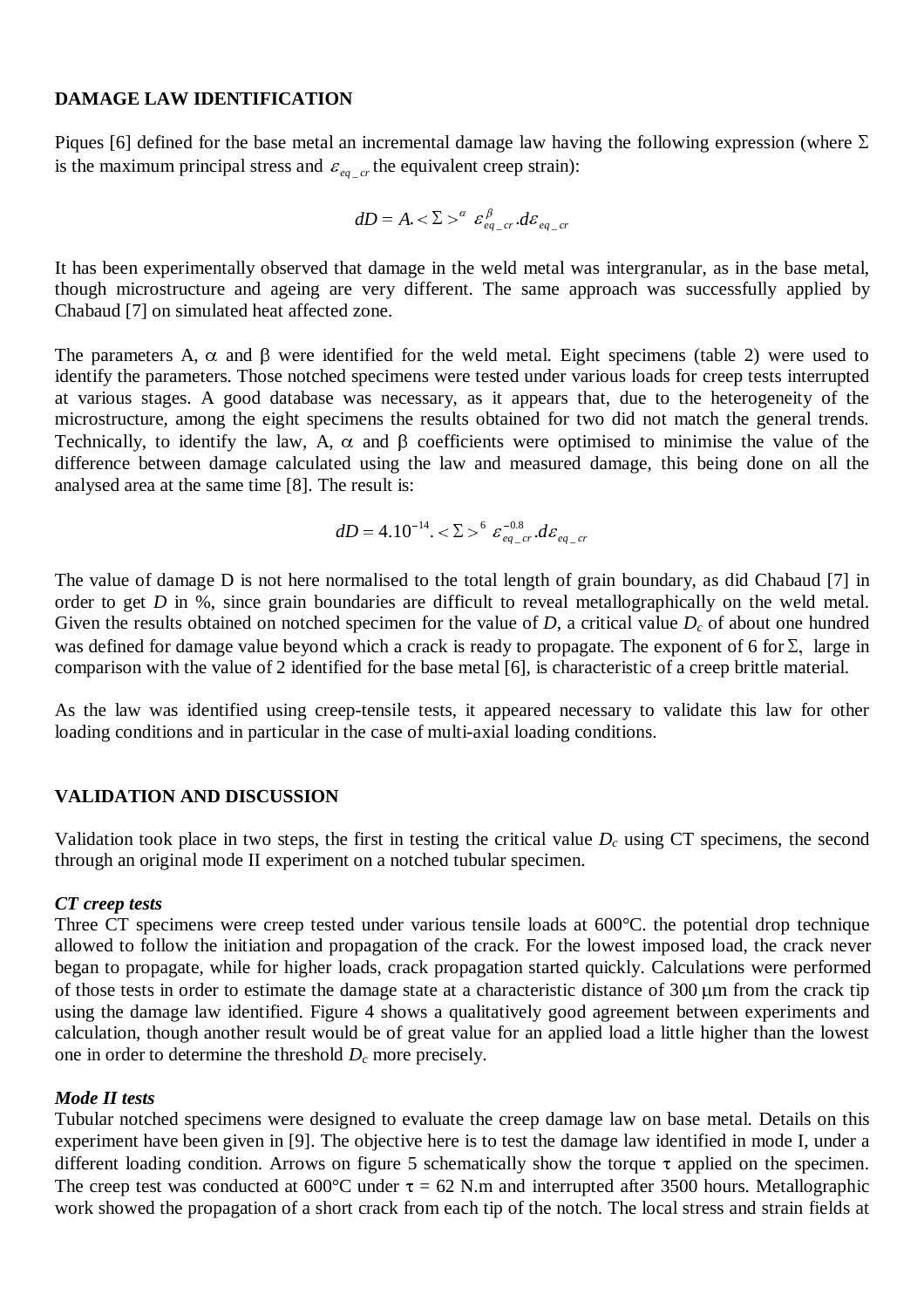the notch tips were calculated, using a 2D simulation of a notched infinite plate. The results (figure 6) showed that damage location and crack direction were driven by the maximum principal stress, for the equivalent creep strain would enforce a crack in the axis of the notch when experimentally it was shown to grow at an angle of approximately 65° from the axis. The model (figure 5) gave a good prediction of the location and direction of the damage. The calculated value for the damage confirmed the threshold *D<sub>c</sub>* of approximately 100. Three-dimensional finite element simulation confirmed that the crack propagated in the direction where the calculated damage was maximal.

## *Discussion*

Validation tests showed that the damage law identified on axisymmetric notched specimens gave good predictions for creep damage occurrence under various loading conditions. A threshold of damage of  $D<sub>c</sub>$  = 100 seems to be a good criterion for crack propagation. Two additional points are to be discussed in more detail, the tertiary creep stage and the impact of the heterogeneity of the material on damage modelling.

The weld metal shows an important tertiary stage of creep (accounting for more than a half of the life of the specimens). In the present study, this tertiary creep has not been modelled since its origin appeared unclear. In [1], the hypothesis was made that it originated from a structural factor. In the present study, further calculations showed that this was not necessarily the case. Cavitation is not a good explanation either since it has been observed only far after the onset of the tertiary stage. Furthermore, TEM studies showed that the microstructural parameters of the material precipitation and dislocations density constantly evolve at 600°C. Such a material effect could possibly explain the constant acceleration of creep strain under constant load.

Our modelling approach is based on the assumption of a continuous, isotropic and homogeneous material. Experiments has shown that the material, heterogeneous in its microstructure, sometimes showed rupture times extremely reduced compared to the one expected, due to the presence of a defect (void mainly but eventually a particularly oriented grain) in the material. Those results have been disregarded and the damage law identified on the tests that followed the usual behaviour of the material. This enabled to obtain a reliable model to predict damage state in axisymmetric specimens as well as in cracked specimens. Nevertheless, defects are present in actual structures. One element to oppose to it is a size effect, which dictated that our specimen would perish, while a larger size structure would bear the defect. Another proposal, which could be considered in future work, would be to use a polycrystalline approach. At least a statistical parameter introducing in the model an orientation distribution effect could be considered for which experimental data would consist in the texture results obtained using neutron diffusion and reported in [10].

At present, reliable results were already obtained, showing that a local approach was transferable to the weld metal and allowing to have a tool for joint design and life prediction in the creep range.

# **CONCLUSION**

(1) A fit of the creep behaviour was obtained, validated by the good description of experimental curves obtained using either smooth or axisymmetric notched specimens.

(2) Microstructural studies were made to identify the precipitation process in the material. At 600°C, ferrite transforms into chromium carbides and  $\sigma$  phase mainly. This has been suggested to play a role in the tertiary creep behaviour.

(3) Damage has been experimentally shown to be intergranular and located at high-angle  $\gamma$ -grain boundaries.

(4) An incremental damage law based on the evolution of maximum principal stress and equivalent creep strain was identified. This law constitutes a tool for lifetime assessment in the weld metal under creep conditions.

(5) Mechanical tests on CT specimens and mode II notched tubular specimen allowed validating the law under various stress states. A critical value  $D<sub>c</sub>$  was defined and tested. Mode II tests allowed to study geometrically the respective influences of maximum principal stress and equivalent creep strain on damage occurrence, showing that the maximum principal stress was the driving force.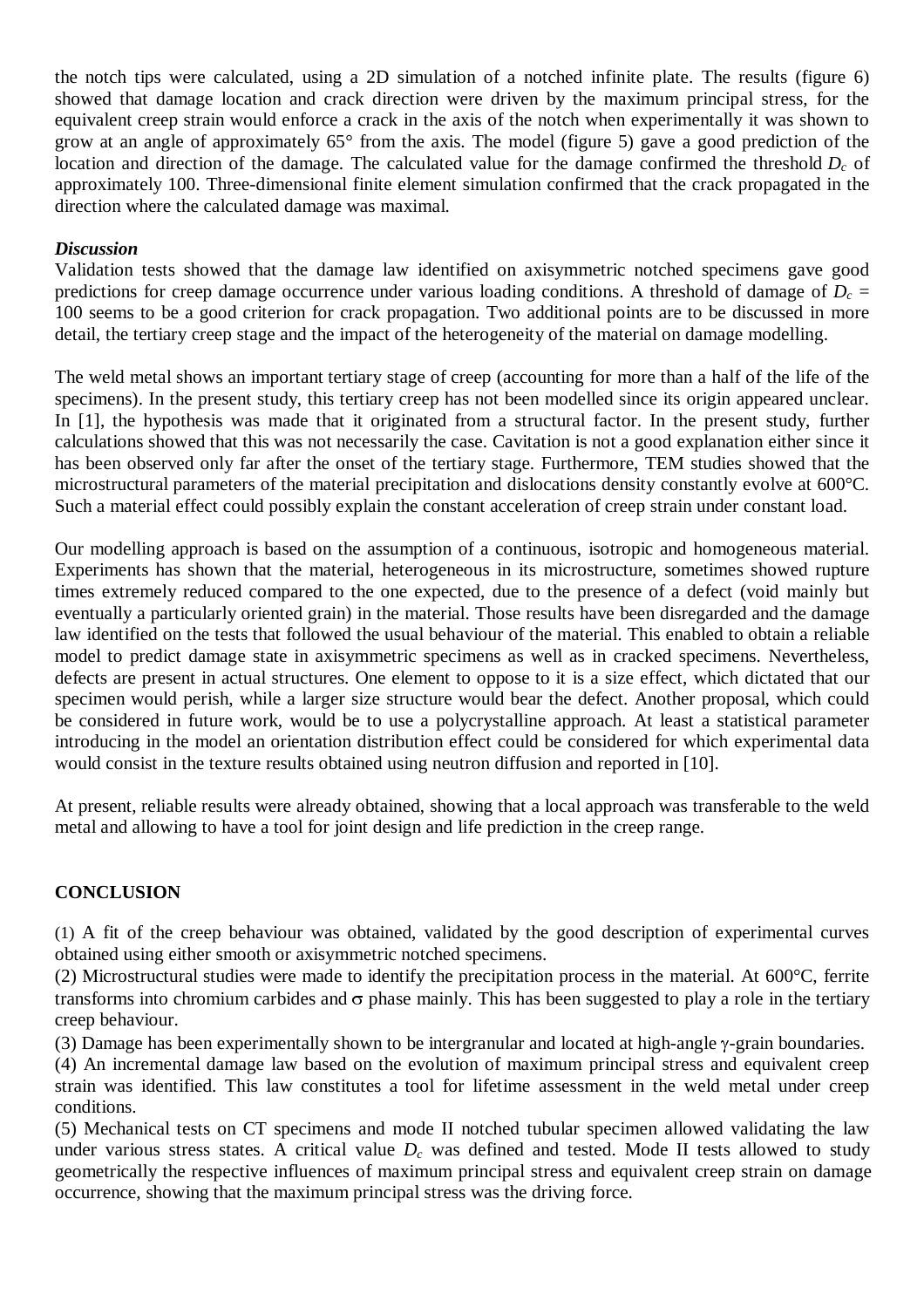## **ACKNOWLEDGEMENTS**

C. Hogrel and R. Locicéro are greatly acknowledged for the validation mechanical tests, A. Laurent for her technical support and L. Nazé, T. Van den Berghe and P. Dubuisson for TEM studies.

## **REFERENCES**

- 1. Bouche, G., Allais, L., Lezaud, V., Piques, R. and Pineau, A. (1998). In: *European Conference on Fracture 12: Fracture from defects*, pp. 357-362, Brown, M.W., De los Rios, E.R. and Miller, K.J. (Eds). Emas, England.
- 2. CASTEM 2000 (1995), User Manual, *Internal Report CEA/SEMT*, France.
- 3. Thomas, R.G. and Yapp, D. (1978) *Welding Journal Research Supplement*, 57, **12**, pp. 361-366.
- 4. Smith, J.J. and Farrar, R.A. (1993) *International Materials Reviews*, 38, **1**, pp. 25-51.
- 5. Finlan, G.T. (1987). Ph.D. Thesis, University of Bristol, England.
- 6. Piques, R. (1989). Ph.D. Thesis, Ecole des Mines de Paris, France.
- 7. Chabaud-Reytier, M. (1999). Ph.D. Thesis, Ecole des Mines de Paris, France.
- 8. Bouche, G. (2000). Ph.D. Thesis, Ecole des Mines de Paris, France.
- 9. Poquillon, D., Cabrillat, M.T. and Pineau, A. (1999) *Mat. at High Temperatures*, 16, **2**, pp. 99-107.
- 10. Bouche, G., Béchade, J.L., Mathon, M.H., Allais, L., Gourgues, A.F. and Nazé, L. (2000*). Journal of Nuclear Materials*, 277, **1**, pp. 91-98.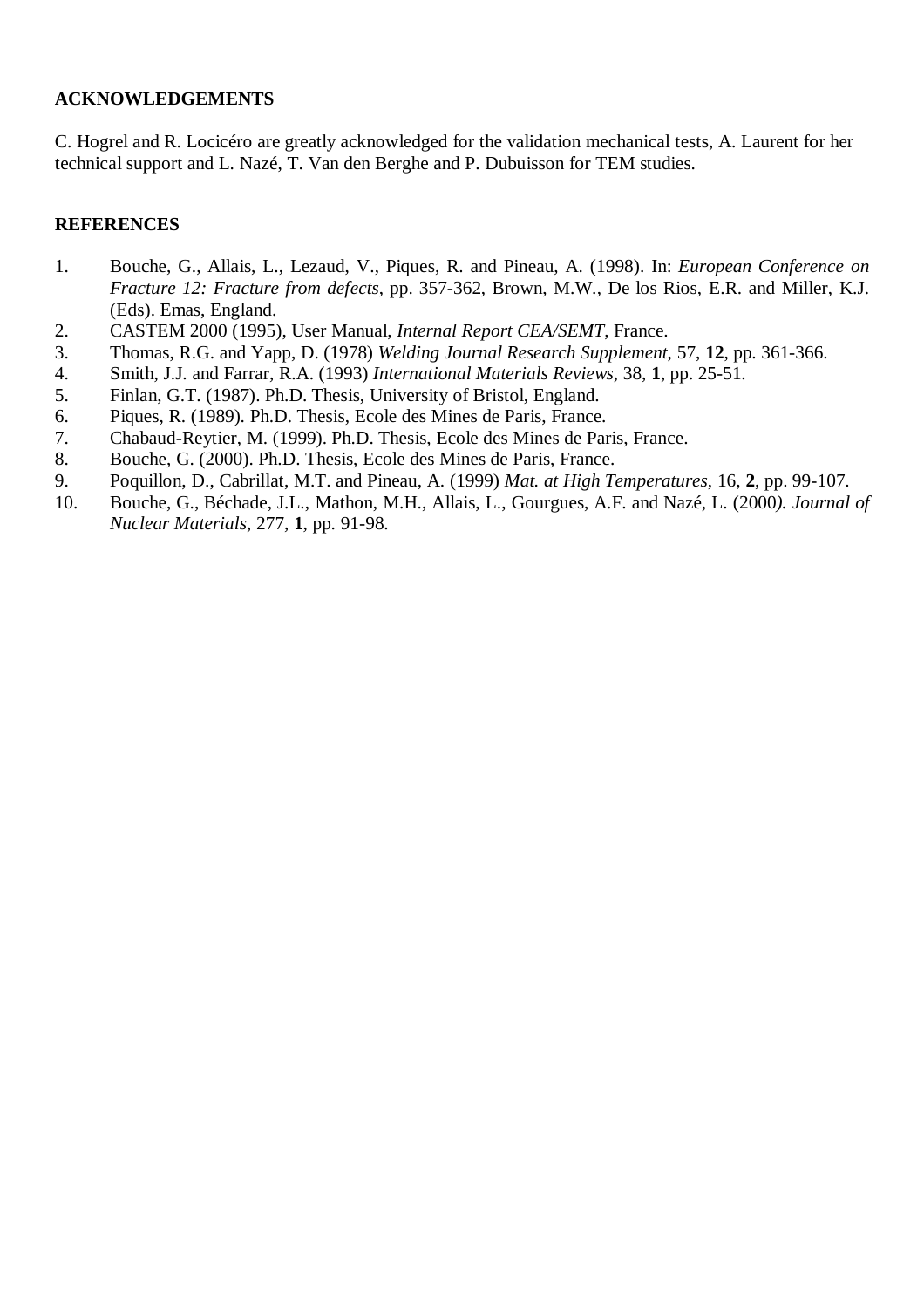

**Figure 1**:  $\sigma$  phase,  $M_{23}C_6$  and secondary  $\gamma$ austenite. Material aged for 2000 h at 600°C



**Figure 2:** Creep cavitation at a grain boundary observed on a longitudinal section of a notched specimen



**Figure 3:** EBSD study of a damaged area

- a) Light micrograph of the damaged analysed zone
- b) EBSD map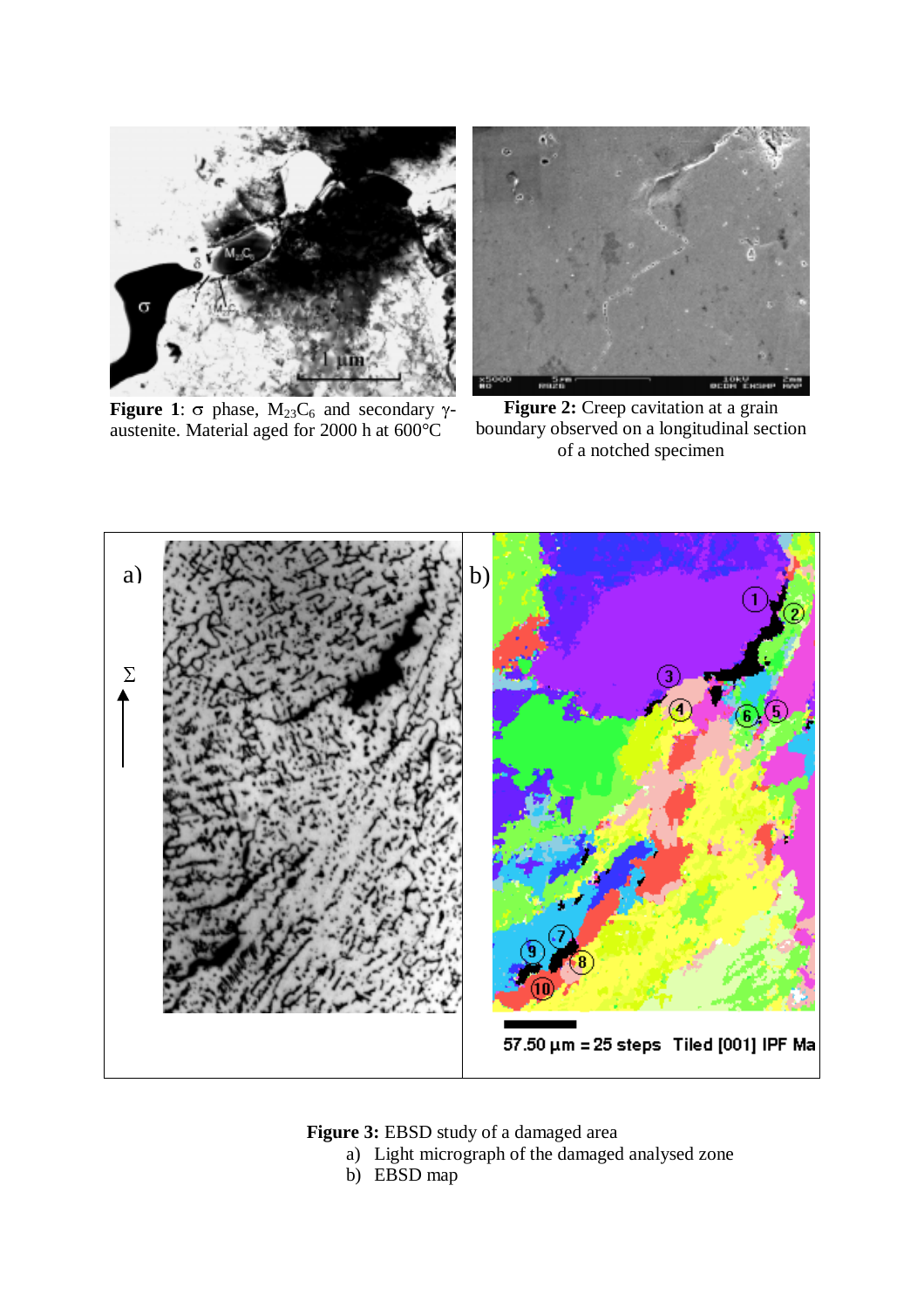TABLE 1 MISORIENTATION ANGLES BETWEEN ADJACENT AUSTENITIC GRAINS

| Grain 1               | Purple 1     | Purple 3   | Pink 5     | <b>Blue 7</b> | <b>Blue 9</b> |
|-----------------------|--------------|------------|------------|---------------|---------------|
| Grain 2               | Green 2      | Green 4    | Green 6    | Red 8         | Orange 10     |
| <b>Rotation Angle</b> | $45.8^\circ$ | $37^\circ$ | $29^\circ$ | $57^\circ$    | $58.4^\circ$  |

TABLE 2 SPECIMENS AND NOMINAL STRESS USED TO IDENTIFY THE DAMAGE LAW

| 6 mm                                                                | <b>FLE 1-6</b> | Nominal<br>stress | :6 mml         | <b>FLE 4-6</b> | Nominal<br>stress |
|---------------------------------------------------------------------|----------------|-------------------|----------------|----------------|-------------------|
| $\rho = l$ mm<br>$n^{\circ}103$<br>$n^{\circ}$ 32<br>$n^{\circ}116$ | 300 MPa        | $p=4$ mm          | $n^{\circ}106$ | 250 MPa        |                   |
|                                                                     | 310 MPa        |                   | $n^{\circ}117$ | 260 MPa        |                   |
|                                                                     | 310 MPa        |                   | $n^{\circ}$ 30 | 270 MPa        |                   |
|                                                                     | $n^{\circ}$ 33 | 320 MPa           |                | $n^{\circ}$ 29 | 270 MPa           |



Figure 4: Level of creep damage at 300 µm from the tip of the crack of three CT specimens creep tested under various loads. Metallographic observations showed that the threshold identified was respected